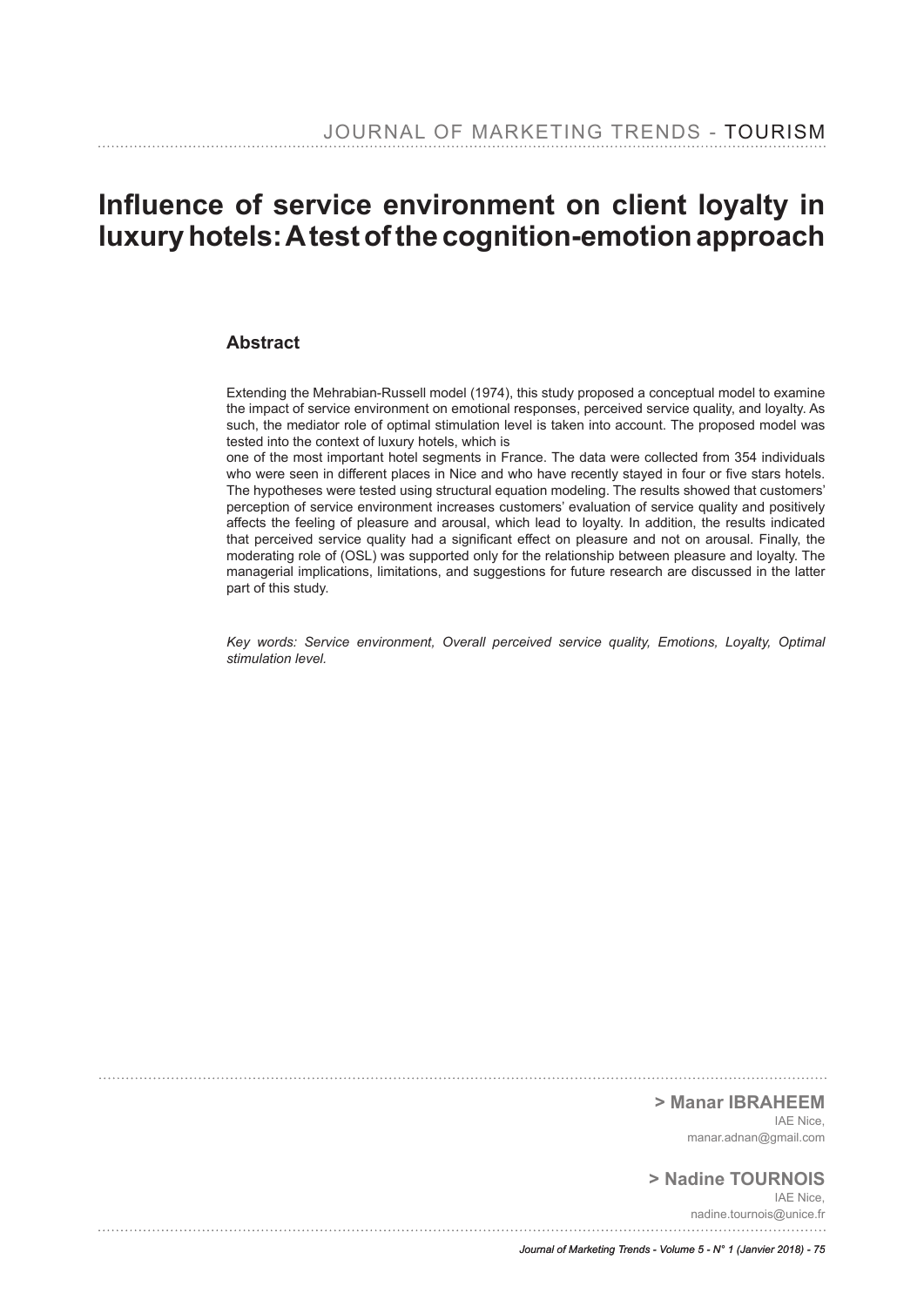# **Introduction**

In their quest for sustainable competitive advantages, luxury hotels try to create their own identity by preserving a prestigious and differentiated image that can contribute to customer loyalty. Service place management seems to be one of the key levers to meet this challenge. The idea is to configure the service setting by using sensory factors such as music, colors, light, smells, in a way to charm the consumer's senses and facilitate immersion in the consumption experience.

Mehrabian–Russell's (1974) environmental psychology model is widely applied in research into environmental marketing. This model claims that environmental stimuli could affect customers' emotional responses (pleasure, arousal and dominance) which, in turn, elicit approach or avoidance behavior toward the environment. Pleasure refers to an emotional state of well-being, joy and satisfaction, while arousal corresponds to the degree of awakening and activation. Dominance, denote the feeling of power and control. Many researchers have, however, proposed to exclude dominance dimension, confrming that pleasure and arousal can represent all emotional responses in a large number of environments (Donovan and Rossiter 1982; Matilla and Wirtz 2001; Walsh et al. 2011).

Despite the importance of the Mehrabian-Russell model, its affective view provides only a partial explanation of the relationship between consumption settings and consumer behavior (Liu and Jang 2009). Environment cues are also likely to infuence personal belief and judgment about products and services in this environment, says Bitner (1992). A comfortable environment of a hotel could positively infuence customers' perception of service quality as well as overall evaluations of experience. Therefore, in order to propose an enriched view of the space-customer relationship, it is necessary to extend the M-R model and examine the effect of environmental cues on behavioral responses through emotions and cognition. However, behavioral responses in this study don't present actual behaviors of customers, but rather their intentions to manifest a future behavior of loyalty to the provider (Jang and Namkung 2009). Otherwise, overall perceived service quality, which can be seen as the result of a global evaluation, is considered as representing cognitive response. Since many studies assume that costumer's perception of service quality may lead to behavioral reactions or loyalty (N'Goala 1993; Zeithaml, Berry and Parasuraman 1996; Wakefield and Blodgett 1999), the concept of overall perceived service quality has been overlooked in considering the relationship between environmental cues and loyalty.

Finally, research on sensorial marketing has paid a little attention to luxury hotels, the sector that is driving growth in France hotel market. As luxury hotels professionals invest a great deal in space management, it seems pertinent to investigate the benefits of this practice and its impact on customer responses in this context.

The purpose of this study is therefore to answer the following question: to what extent is perceived service environment likely to infuence customer loyalty? To do this, we empirically test a conceptual model of the environmental cues effect on loyalty through overall perceived service quality and emotions, and explore the relationships between these internal responses.

## **Literature review**

#### *Service environment*

Kotler (1973) claimed that customers perceive the store environment through a combination of different dimensions: visual, olfactory, tactile, and auditory. Baker (1987) identifed three categories of environmental factors: design that corresponds to the visual dimension of the external or internal environment; ambience which includes the other sensory factors (olfactory factor, auditory factor and tactile factor); and social factors that include number, appearance and behavior of people in the place. Bitner (1992) proposed another typology according to what service environment consists of three dimensions: a) ambient conditions; b) Spatial layout and functionality that refer to the way in which equipment and furniture are arranged within an environment, and size and shape of these elements, as well as their ability to facilitate performance; and c) signs, symbols and artifacts that communicate the place to its users (Bitner, 1992). Wakefield and Blodgett (1996) consider cleanliness of a service place as a major dimension of service environment. Turley and Milliman (2000) also pointed out that the human elements (e.g., the appearance of employees and the interaction between consumers) and the exterior of the store (e.g., architectural style and parking area) should be viewed as principal environmental dimensions. Brunner-Sperdin, Peters and Strobl (2012) highlight the importance of jointly considering the physical and social dimensions of environment to capture the emotional responses of clients. For these authors, social dimension includes appearance, skills and behaviors of staff. The literature seems to support these propositions (Baker 1986; Baker, Levy and Grewal 1992; Keillor et al., 2004). Therefore, in our research,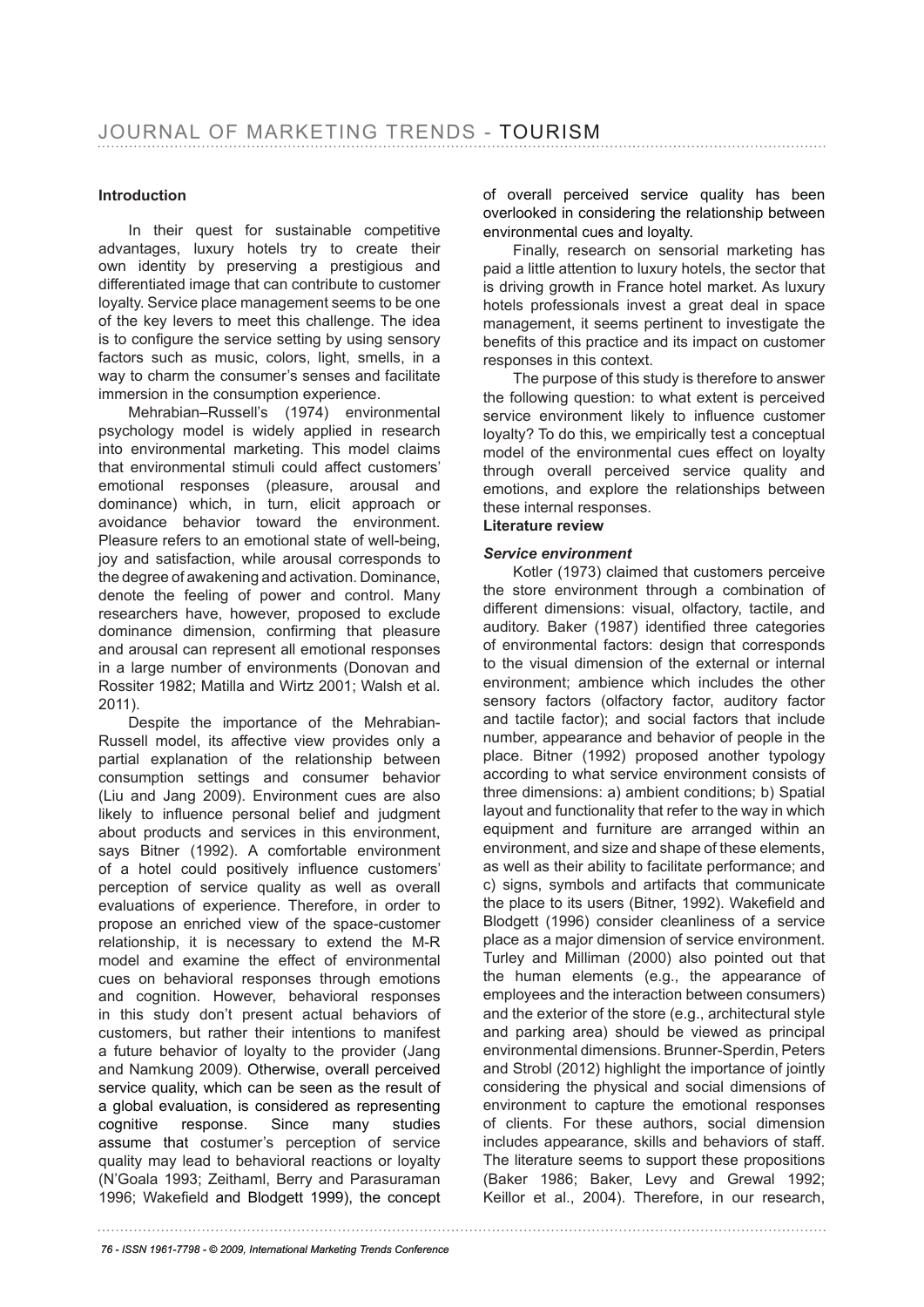we consider that service environment includes the physical components (ambient factors, interior and exterior design, etc.) and human components that may include static elements such as number, appearance and behaviors of consumers and employees. This may be explained by the fact that we are studying the hotel environment, so we should consider the quality of all the existing elements in this environment of what employees and customers constitutes a significant part. Thus, we adopt a typology widely used in marketing research, it is the typology proposed by Baker (1987) that identifed the dimension of environment as three composites: design, ambience and social factors

## *Customer loyalty*

Three traditional approaches are generally used to defne customer loyalty: behavioral, attitudinal and composite. The behavioral approach uses indicators such as purchase frequency or purchase sequence to defne loyalty. According to the attitudinal approach, loyalty is manifested by preferences, favorable attitudes and repurchases intention. The composite approach includes a combination of two behavioral and attitudinal dimensions (Plichon and Litchlé 2008). For some authors, the relational approach gives a broader view of loyalty without being limited to a succession of discrete transactions (Moulins 1998). Loyalty, from this perspective, is the deep and continuous relationship established between consumer and provider; it's manifested in multiple forms (cooperation, word-of-mouth, etc.) (N'Goala 2003). Moreover, Oliver (1999) distinguishes four sequential phases in the process of loyalty: cognitive phase (based on beliefs towards brand), affective phase (attitude towards brand), conative phase (behavior intention) and behavioral phase (product repurchase). In the service sector, loyalty has been widely defned according to its conative dimension (Jani and Han, 2014). Thus, customer loyalty is often apprehended through the intention to revisit for example the same destination, to return to the same hotel or restaurant, to recommend them to others (Demoulin 2011) as well as to spread word-of-mouth (Han and Ryu 2009). Therefore, we are adopting this fairly recognized perspective in tourism marketing to conceptualize loyalty in the luxury hotel industry.

**Research hypotheses**

#### *Service Environment and Emotional Responses*

According to the M-R model, when clients are exposed to environmental stimuli, they experience emotional reactions. Ryu and Jang (2008), in a study in upscale restaurants, found that environmental factors such as aesthetics, ambience, and social factors affect customers' pleasure feeling; while

ambience and social factors increase the level of arousal. In addition, Wakefield and Blodgett (1994) validated the role of baseball field environment in explaining audience' arousal during the game. Hyun and Kang (2014) claimed that arousal feeling can be evoked as a result of a favorable perception of the environment. Lin (2010)a concludes that positive arousal occurs when the client is interested in the hotel room ambience that he perceives to be similar to his expectations. Similarly, Mattila and Wirtz (2001), Walsh et al., (2011) have confrmed the infuence of music and scent in store on consumer emotions (pleasure and arousal). Based on these discussions, the following hypotheses were proposed:

**H1a: Service environment has a direct positive infuence on customer pleasure.**

**H1b: Service environment has a direct positive infuence on customer arousal.**

#### *Emotional responses and loyalty*

Emotions have been shown to be an important determinant of behavioral intention or loyalty in many studies. It was indicated that pleasure increases customers' return intention to restaurant (Ryu and Jang 2008; Kim and Moon 2009; Hyun and Kang 2014). Others pointed out that customer pleasure and arousal feelings both infuence purchase intention, word-of-mouth and loyalty (Walsh et al., 2011). Jang and Namkung (2009), for their part, confrm the existence of a relationship between positive and negative emotions, on the one hand, and future behavioral intention towards this restaurant on the other. Similar results were obtained in a study conducted in hospitality industry by Jani and Han (2015). Thus, the following hypothesis is proposed:

## **H2a: Pleasure has a direct positive infuence on loyalty.**

#### **H2b: Arousal has a direct positive infuence on fidelity**

#### *Service environment and overall perceived service quality*

Given the intangibility of service and the complexity of its evaluation, consumers rely on many indices existing in the service environment to estimate performance, before, during and after consumption (Huang, Chou and Wu 2016). Perceived service quality, which represents a global judgment based upon perception of attributes quality (Kim and Moon 2009), could be viewed as an outcome of client exposure to environmental stimuli (Bitner 1992; Bagozzi et al. 1999). Hotel cleanliness, for example, helps customer to assess service quality (Barber and Scarcelli 2010). In a study realized within the field of sports activities,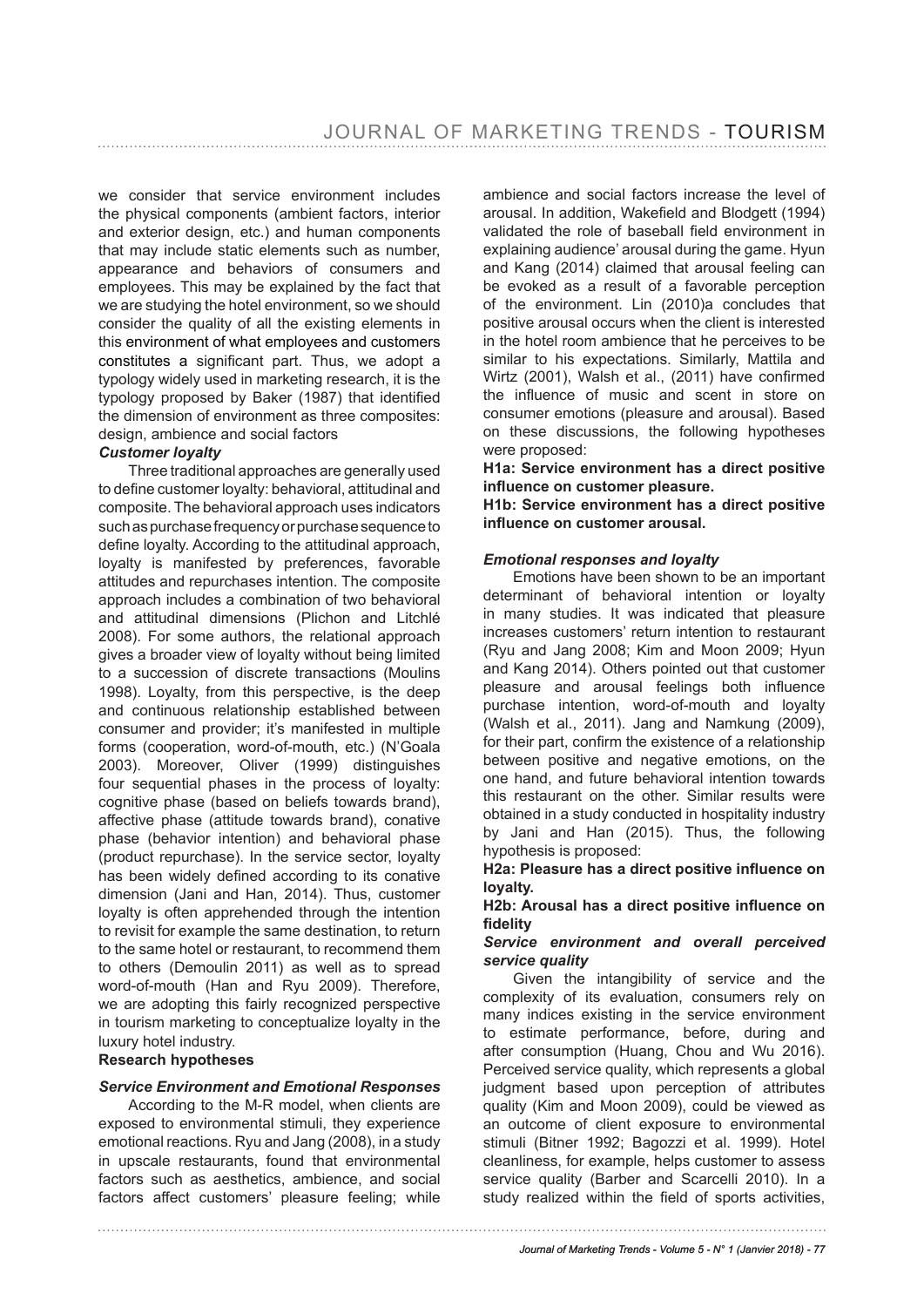Hightower, Brady and Baker (2002) found that environment perception is a predictor of overall perceived service quality. Kim and Moon (2009) empirically confrm this result in restaurant sector. Other studies have yielded similar results in different contexts (Temessek 2008; Hooper, Coughlan and Mullen 2013). Therefore, we hypothesize:

## **H3: Service environment has a direct positive infuence on overall perceived service quality.** *Overall perceived service quality and loyalty*

The relationship between perceived service quality and loyalty has been the subject of much research on marketing (Zeithaml, Berry and Parasuraman, 1996; Wakefield and Blodgett 1999). It is based on the assumption that service quality is cognitively assessed and refects a favorable attitude inducing behavioral intention in client (Cronin and Taylor 1992; Zeithaml 1988). But this relationship is far from obvious. The question of its nature and its signifcance remains interesting to discuss, and even more in the hotel context. Indeed, based on the Bitner's (1990) model, it is the cognitive responses which determine the costumer behavior. Various research on client loyalty shows that a favorable perception of service quality makes revisiting more likely (Baker and Crompton 2000; Bigne, Sanchez and Sanchez 2001). Similarly, according to a survey of Korean consumers, perceived service quality is one of the three best determinants of loyalty: the other two determinants are brand image and switching costs (Kim, Park and Jeong 2004). In addition, in a qualitative survey, carried out by Mason et al. (2006), hotel guests were asked "what is hotel loyalty for you?" Quality of service was among the most mentioned factors in the responses. It also appears that research in business environment shows a greater interest to the question of predicting loyalty or similar variables by perceived service quality (Ha and Jang 2009; Namkung and Jang 2009). Therefore, the following hypotheses are offered:

## **H4: Overall perceived service quality has a direct positive infuence on customer loyalty.** *Overall perceived service quality and emotions*

There are two schools of thought regarding the relationship between emotion and cognition. The first is that emotion precedes cognition during the evaluation process (Zajonc and Markus 1982; Pham et al. 2001). The second argues that emotion is derived by cognition (Lazarus, 1999). Since our structural model does not allow us to test a twoway relationship between overall perceived service quality (which represents a cognitive evaluation) and emotional responses, we have to choose one of two approaches to be tested in our study.

Based on these schools, Chebat and Michon (2003) tested two competing models combining emotions and cognition. They found that cognitionemotion model is the most robust and appropriate in sensory marketing research. They also conclude that ambient scent positively infuences perceptions of shopping environment and product quality which, in turn, could infuence arousal and pleasure, respectively. The authors confrm, therefore, that cognition mediates the effects of environmental stimulus (ambient scent) on emotions. Depending on this result and as well as on Oliver's framework (1999) according to what cognitive loyalty leads to affective loyalty, cognitive-emotion model could be tested in our study. Thus, causal effect of overall perceived service quality on emotions is postulated. This proposition has been proven several times in environmental literature. Kim and Moon (2009) emphasized that servicescape positively infuences perceived service quality which produces a pleasure-feeling. Jang and Namkung (2009) also affrm that positive emotion can be generated by service quality during a meal in restaurant. Lee and al. (2010) showed that service value and service quality, as cognitive components, have a positive impact on the emotions in green hotel. Similar results were obtained by Walsh et al. (2011) then Hyun and Kang (2014). Accordingly, we hypothesize as follows:

**H5a: Overall perceived service quality has a positive infuence on pleasure.**

# **H5b: Overall perceived service quality has a positive infuence on arousal.**

## *Service environment and loyalty*

Services marketing literature demonstrates the important role that did environment in determining behavioral intention (Wakefield and Blodgett 1994; Hightower, Brady and Baker 2002; Namkung and Jang 2009). Belk (1975) suggests that environment, as a situational variable, can largely determine consumer preferences for different types of products or services. Kim and Moon (2009) advocate that environmental stimuli positively infuence pleasure and perceived service quality which, in turn, increase behavioral intention. In the same sense, Walsh et al. (2011) conclude that pleasure mediates the relationship between ambient stimuli (music and scents) and loyalty to the store, while arousal does not. Hyun and Kang (2014), nevertheless, confrm the mediating role of arousal in the relationship between environment and behavioral intention. Jani and Han (2015) also postulate that hotel ambience indirectly infuences customer loyalty through positive and negative emotions. Based on this reasoning, we propose to examine the presence of a causal relationship between service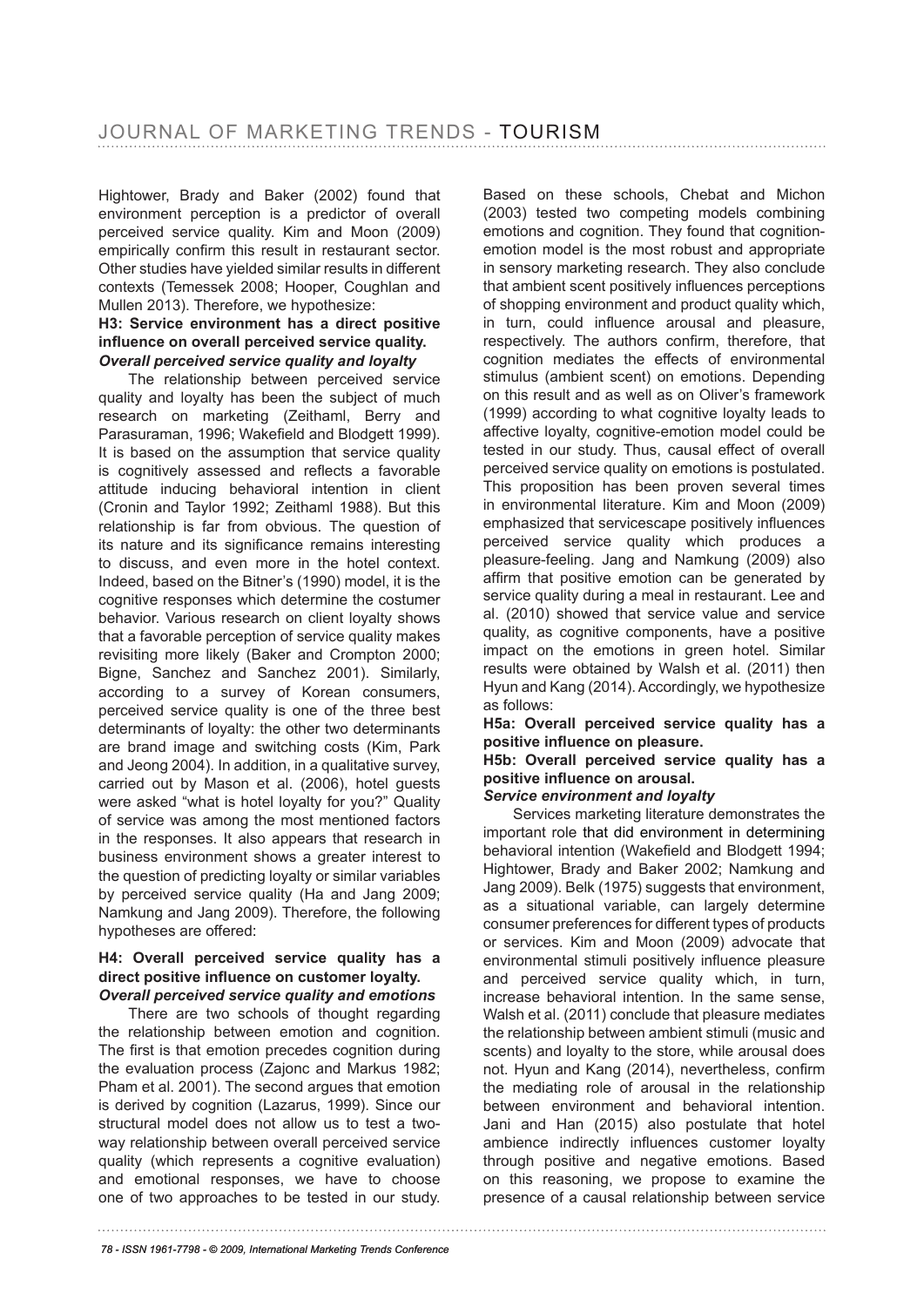environment and customer loyalty in luxury hotels. It also seemed important to test the simultaneous mediation of overall perceived service quality and emotions, since this analysis is rarely addressed in the literature. To this end, it's hypothesized that:

**H6: Service environment has a direct positive infuence on loyalty.**

**H7: Service environment has an indirect positive infuence on loyalty through overall perceived service quality and emotions.**

## *Moderating effect of optimal stimulation level (OSL)*

Falcy (1993) defnes optimal stimulation level as "*a point of stimulation to which every individual aspires will try, through his behavior, to maintain or restore*". Mehrabian and Russell (1974) suggest that the amount of stimulation people prefer depends upon their optimal stimulation level. Thus, consumers with higher optimal stimulation levels prefer environments with greater stimulus intensity and variety (Mehta, Sharma and Swami 2013). Research on how personality traits, such as optimal stimulation level, may infuence consumer responses yet is scant. Thus the moderating effect of this situational variable seems to be an important proposition in hotel literature. Several empirical studies tested the moderating role of OSL in the effete of music (Rieunier 2000), scent (Maille 2003), color (Roullet 2003), or advertisement color (Lichtlé 1998) on consumer reactions. Based on these refections, we also consider OSL as a personality trait, particular to each individual and linked to the tendency of exploratory behavior or disloyalty. It is therefore possible to propose that loyalty intention varies according to optimal stimulation level. Hence, the following hypotheses are forwarded:

**H8a: A consumer' optimal stimulation level moderates the effect of service environment and loyalty.**

**H8b: A consumer' optimal stimulation level moderates the effect of overall perceived service quality on loyalty.**

**H8c: A consumer' optimal stimulation level moderates the effect of arousal on loyalty** 

**H8d. A consumer' optimal stimulation level moderates the effect of pleasure on loyalty**

The conceptual model integrating all the above hypotheses is presented in Figure 1 (see appendixes A).

# **Research methodology** *Measures*

To measure the constructs in the conceptual model, scales were adopted from previous studies with slight modifcations to ensure the

appropriateness in the study context. An initial pool of 48 items was employed to capture the latent constructs. Twenty one items were developed to measure the three dimensions of service environment (adapted from Hightower, Brady and Baker, 2002). A five-point semantic differential was used to measure six items of them, whereas a five-point Likert scale measuring the degree of agreement with the other items. Overall perceived service quality is measured by 5 items, adopted from Cronin and Tylor (1992) and Hightower, Brady and Baker (2000), corresponding to the overall impression of service. These five items were measured on a fve-point Likert scale anchored from one (strongly disagree) to five (strongly agree). Emotions were measured using a five-point differential semantic scale with 12 items suggested by Plichon (1999): six items for pleasure and six items for arousal. Customer loyalty, apprehended in our research through its conative dimension (behavioral intention), was measured using a five-point Likert scale with five items developed by Zeithaml, Berry and Parasuraman (1996). Their scale is composed at the beginning of 13 items classified into five dimensions whose loyalty is a dimension grouping fve items. Finally, we measured optimal stimulation level using (CSI II) scaled proposed by Steenkamp and Baumgartner (1995). These items were measured on a five-point Likert scale.

## *Data collection*

Prior to conducting the fnal survey, the draft questionnaire was examined and refned by two experts whose the comments helped us to design the fnal questionnaire. To assess question wording and test item validity and reliability, a pilot test was administered to a convenience sample composed of 60 French and foreign people. After this pretest, questions that were ambiguous were deleted from the original version and some modifcations were realized to some questions. The final questionnaire survey was conducted in many tourist areas of the city of Nice. The data were collected using the judgment method, a particular form of convenience. Thus, every respondent was asked if he was over 18 and had spent at least three nights in a four or five-star hotel in the PACA $1$  region recently. Those who met these criteria were asked to complete the questionnaire. After deleting incomplete responses, 354 surveys were used for fnal analysis. The descriptive analysis indicates 51,14 to be female, 41.2% were under the age of 40. All socio-

1 PACA: Provence-Alpes-Côte d'Azur is a region of South-East France.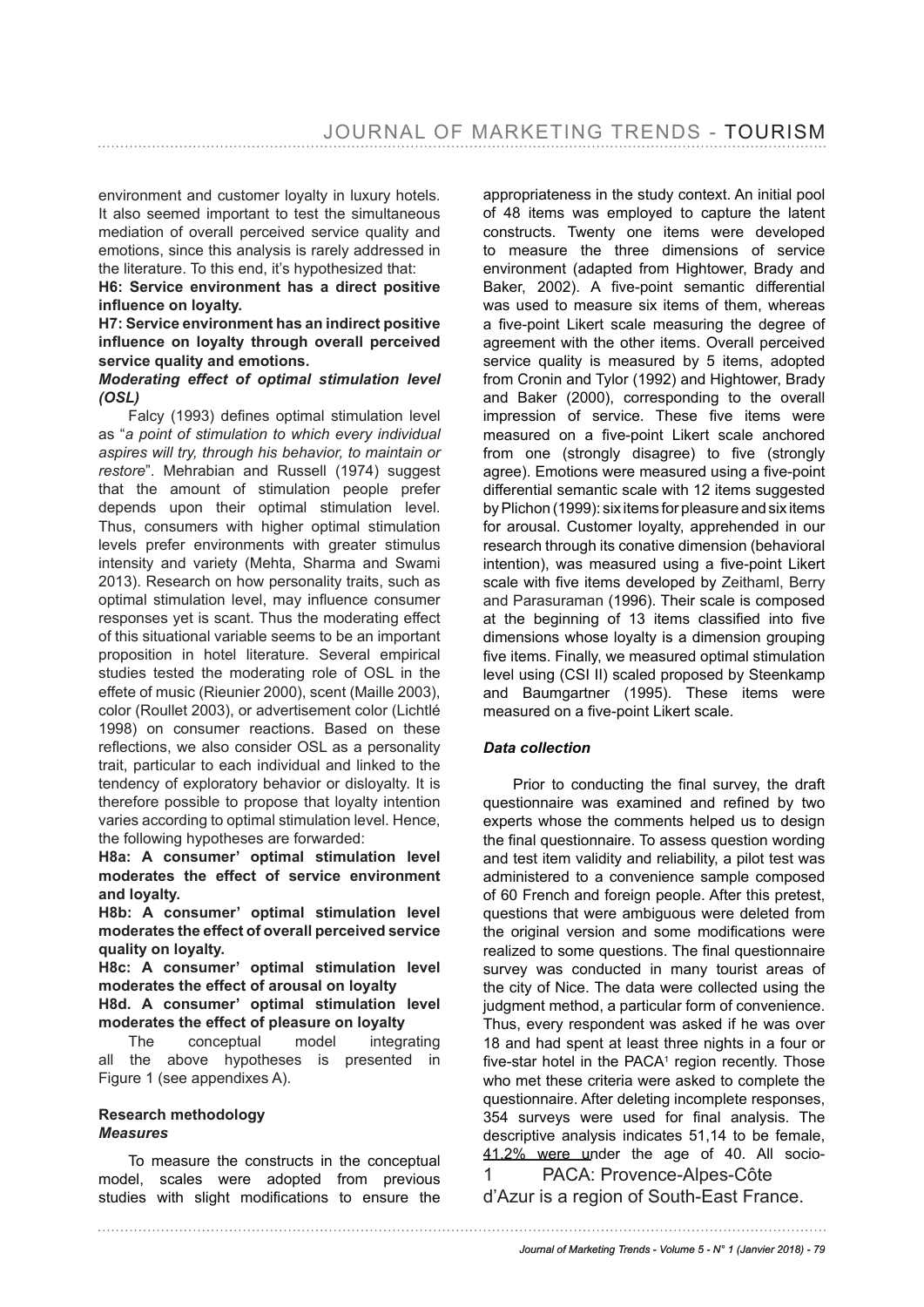professional categories are represented in the sample. The overall sample was randomly split into two sub-samples, one for an exploratory phase (N = 100) and the other for a confrmatory factor analysis and hypothesis testing  $(N = 254)$ .

## **Result**

## *Measurement validation*

Seven items were removed by principal component Analysis with SPSS. Coefficient alpha's were all above the recommended value of 0.70 in this phase. Then a confrmatory factor analysis was conducted to assess the convergent and discriminant validities of the construct measures. As shown in table 1, all of the items loadings are satisfactory. Jöreskog rhô values surpassed 0,80 indicating a good reliability for each dimension. The convergent validity was tested with the average variance extracted (AVE) and was higher than 0.5 for each construct. In addition, as displayed in table 2 (in Appendix B), all latent variables have met the criteria for discriminant validity since (AVE) for all of them was greater than the variance explained between the associated constructs (R²) (Fornell and Larcker 1981).

# *Structural equation models and hypothesis testing*

# *Structural model results*

It has been suggested that LISREL approach requires at least ten observations per manifest variable to obtain robust results (Chin 1998). Our sample (254) does not meet this criteria because the overall model includes five constructs measured by 34 indicators (after the confrmatory phase). Hence, in order to validate the structural model and estimate the causal relationships, we used the Partial Least Squares (PLS) method with Xlstat (2014) which provides an index of the predictive power of structural model (Goog-of-ft or *Gof*).

Indeed, the results, summarized in table 3 (in Appendix B), highlight a good fit of the structural model with the data. All *GoF* indexes are greater than 0.5. The index of the global model and that of the bootstrap model has very similar values that reveal a stability of the model. In addition, critical ratios are all greater than 1.96, implying that the predictive power of the model is statistically significant (see table 3). The direct effect hypothesis test was performed using classical multiple regressions (OLS). Coefficient of determination (R<sup>2</sup>), "Path *coeffcients*" and value of f² were interpreted (Hair et al. 2016).

As shown in the table 4 all  $R<sup>2</sup>$  are greater than 0.3 indicating the significance of the model (Chin 1998). Service environment and perceived service quality explain pleasure to more than 60%: R²  $= 0.604$ . The contribution of environment to R<sup>2</sup> is higher than that of perceived service quality (63% *vs* 37%). In addition, there is a strong positive relationship between environment and pleasure: the coefficient is close to 0.5 with  $|t| = 0.000$  <0.01 and CR> 1.96. The hypothesis (H1a) is supported. The link between perceived service quality and pleasure is also positive with a coefficient of (0.324) and significant ( $CR = 4.058$ ,  $p < 0.01$ ), the hypothesis H5a is thus supported.

The results show that our model predicts more than 52% of arousal. The link between the service environment and arousal is significant and positive  $(S = 0.686, |t| = 0.000)$ , which leads to support the hypothesis H1b. However, the link between overall service quality and arousal is not signifcant:  $|t| = 0.436$ ; the hypothesis H5b is therefore not supported. Similarly, H3 is supported ( $\beta$  = 0.72, CR  $= 19.465, |t| = 0.000$ ).

In addition, the initial model explains 67% of customer loyalty to hotel, 33% of loyalty could be explained by variables that are not included in our study. It seems that the infuences of pleasure, arousal and perceived service quality on loyalty are all positive and signifcant (p< .01) with structural coefficients of 34.6, 0.39 and 0.18 respectively. Thus, the hypotheses H2a, H2b and H4 are supported. Nevertheless, the coefficient of the effect of environment on loyalty is not significant (ß = 0.039, CR = 0.56,  $|t|$  = 0.58), which leads to reject H6.

## *Indirect effects of service environment*

Based on the cognitive-emotion approach, adopted in this study, a causal pathway "environmentperceived quality-pleasure-loyalty" was explored. To test this multiple-step multiple mediator model, we used the *MERDTHREE* macro proposed by Hayes, Preacher and Myers (2011) with the following script:

*MEDTHREE* y = Loyalty/X = Environment/M1 = Quality/M2 = Pleasure/Boot = 5000.

According to this method, the total indirect effect of environment on loyalty is the sum of the three specific indirect effects  $(a1b1 + a2b2 + b1c1)$ a1a3b2 ) (see Figure 2 in appendixes A). The table 5 shows the test of a causal association between environment and loyalty through two mediators.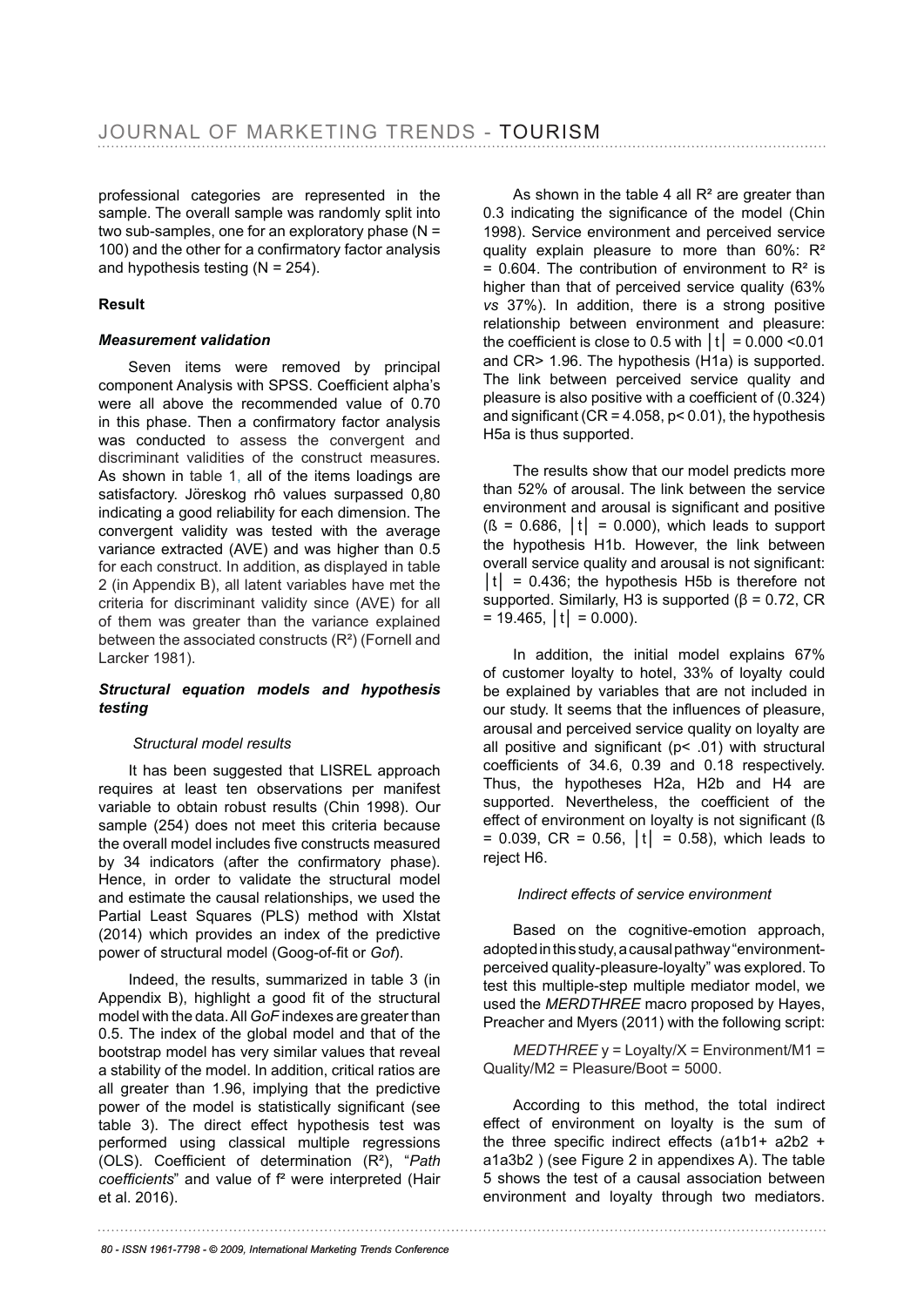Indeed, the four effects are signifcant as the zero is not in their confdence interval. This confrms the indirect effect of service environment on loyalty passing sequentially through perceived service quality and pleasure. H7 is therefore supported. Moreover, since the direct link between service environment and loyalty is not significant, as explained earlier, the mediation between these two variables is therefore total.

#### *Moderating effect of optimal level stimulation*

The test of the moderating effects hypotheses was carried out using partial least squares structural equation modeling with the PLS method under XlSTAT by creating an interaction variable between the exogenous variables and OSL (Kenny and Judd 1984). The moderating effect, therefore, is attested if the interaction variable has a signifcant effect on the endogenous variable. OSL effects are analyzed through four versions of the global model after verifying the goodness-of-ft (absolute *Gof*> 0.60) for each model.

Based on the obtained results, the interaction variable OSL<sup>\*</sup> Pleasure has a significant negative effect on loyalty (p <0.01). OSL therefore has a signifcant moderating effect on the link between pleasure and loyalty. The hypothesis H8d is therefore supported. However, the moderation effect is not significant for the other assumed links. H8a, H8b and H8c were thus rejected.

## **Discussion**

Consistent with previous research, the results of the structural model affirm that service environment should not be subsumed as a dimension within service quality conceptualizations but as a separate construct which precedes perceived service quality (Hooper, Brady and Baker 2013). In addition, the link between these two constructs is strongly supported with a positive coefficient  $(S=0.729)$ . This means that hotel service environment significantly affects the way customers perceive the hotel service quality. For example, if customers find a hotel exterior design pleasing, they may positively evaluate the quality of service' intangible elements, such as food quality, food price or hotel value (Radder and Wang 2006). The expected relationship between perceived service quality and loyalty (H 4) was supported. This implies that the more positive the perception of service environment, the more hotel clients would experience a positive evaluation of

hotel service, and the more their loyalty intention would be strong. This result is convergent with that obtained in previous studies which provide evidence for the cognitive evaluation of environmental cues as a sufficient condition to elicit behavioral responses (Wakefeld and Blodgett 1999; Chebat and Michon 2003; Hooper, Brady and Baker 2013). Therefore, even in a context where the service is consumed for hedonic motivations, service quality can bring to a loyalty intention without being preceded by a pleasure or arousal feelings.

We found a direct positive relationship between overall perceived service quality and pleasure. Thus, a positive evaluation of hotel service increases consumer pleasure. This observation enriches the theory of Lazaros (1991) (cognitive theory of emotions) which postulates the causal role of cognition on emotion. In general, our result were consistent with previous studies that customer perception of product quality is a determinant of positive emotions (Baker, Levy and Grewal 1994; Chebat and Michon 2003; Kim and Moon 2009; Walsh et al, 2011; Siu ,Wan and Dong 2012).

However, the expected relationship between service environment and arousal was not supported (Chebat and Michon 2003; Walsh et al. 2011). This result may rely on our study context. Indeed, Wakefield and Blodgett (1999) confirmed the infuence of service quality on arousal in quite particular contexts (Hockey games, a large family recreation center, and movie theaters) where activities are, themselves, very stimulating. Similarly, Hyun and Kang (2014) confrm this infuence in the restaurant context where customers normally spend no more than three hours in the service place. while the stay in hotel is normally much longer and customer cannot be stimulated during the whole period of his stay.

In addition, luxury hotels, where our study was conducted, comply with a set of standards which makes them interchangeable in the eyes of customers. Thus, the low level of differentiation of service quality between luxury hotels may explain the lack of a signifcant relationship between perceived service quality and arousal. This argument is consistent with the theory of stimulation that new stimuli are better at stimulating clients than older stimuli (Berlyne 1960). Furthermore, upscale hotel customers generally have a high level of expectations, they wait an excellent service. As a result, it is very likely that a high service quality does not infuence critically arousal state (Walsh et al. 2011).

*Journal of Marketing Trends - Volume 5 - N° 1 (Janvier 2018) - 81*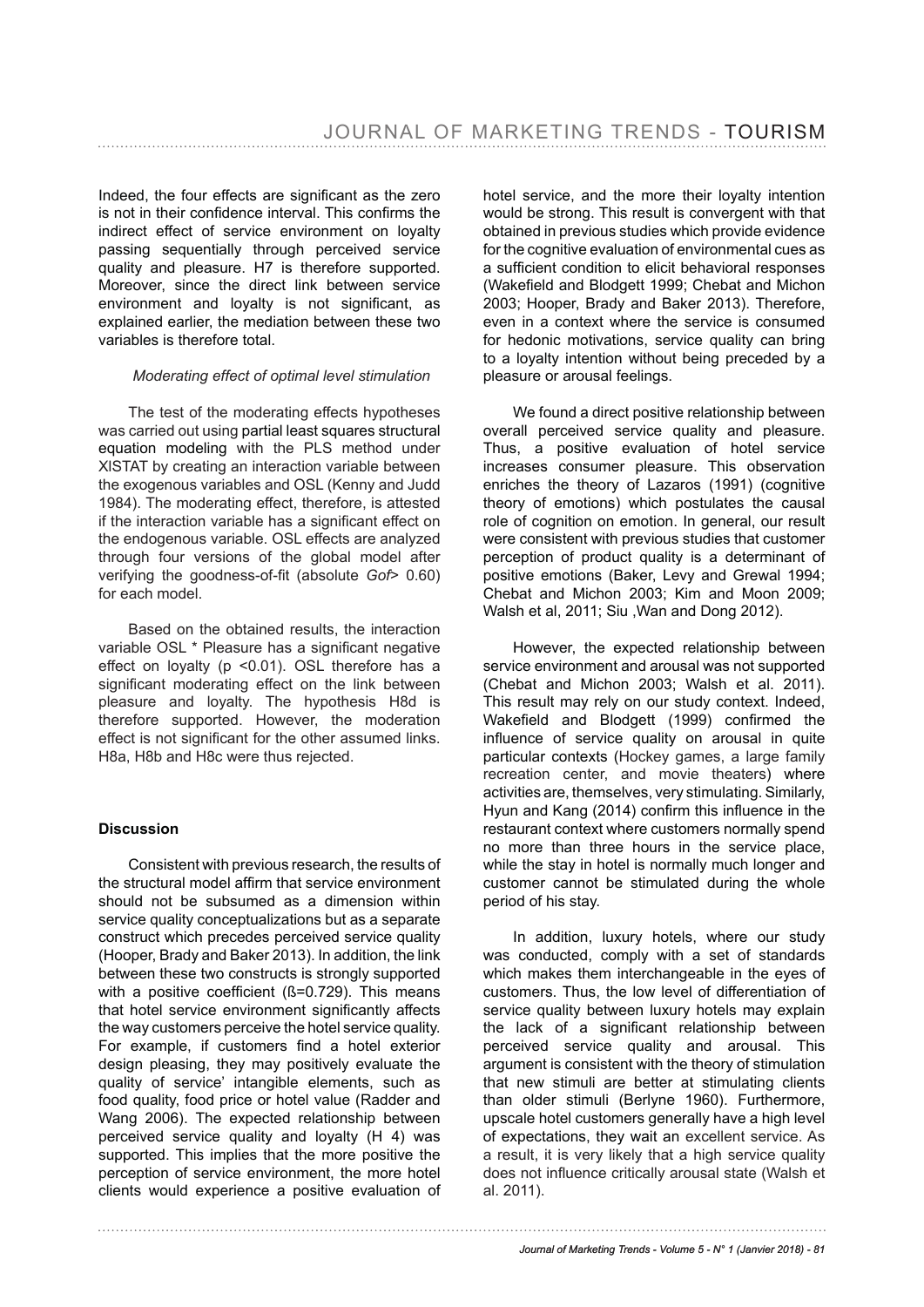According to the results of data analysis, it was revealed that service environment of luxury hotel does not directly infuence customer loyalty. However, it can infuence pleasure which in turn could elicit loyalty. This implies that pleasure provoked by service environment in customer increases his loyalty intention (confrming Kim and Moon 2009).

As expected, the chain of causality (service environment àservicequality àpleasureà loyalty) was confrmed. The result of this multiple step multiple mediator effect implies that good hotel design could provide customer with a positive image of service delivered, which produce pleasure emotion. This emotion could, afterwards, provoke the desire to repeat the experience in the same hotel in the future, to recommend this hotel to those around him and spread word-of-mouth.

Finally, our study revealed the reducing effect played by OSL only for the relationship between pleasure and loyalty (H8d:  $y = -0.561$ , p <0.05). Thus, the higher is customer' optimal stimulation level, the less is the pleasure contribution in the formation of loyalty intention (confrming Bonnefoy-Claudet 2011). Moreover, OSL was not found to be a signifcant moderator between service environment and fdelity. Accordingly, whatever the optimal stimulation level, the direct relationship between service environment and loyalty remains insignificant.

Nevertheless, Maille (2003) partially validated the moderating role of the tendency for exploratory behavior (which refects OSL) on the link between congruence of scents on purchase intention. Its study was carried out in retail context where switching, increasing or decreasing purchase intention don't imply a significant perceived risk that can be associated with the purchase of hotel service. As a result, we suggest that the relationship between behavioral intention (loyalty, purchase intention, etc.) and environmental stimuli more likely moderated by individual variables such as OSL in retail context than context of luxury product or service (Giannelloni 1997). Again, OSL is not found to be a moderator neither between perceived quality and loyalty nor between arousal and loyalty. Therefore, in case of high cognitive or affective evaluation, the variance in loyalty intention was not due to a tendency to search for variety. To a certain extent, this result is convergent with that of Temessek-Behi (2008) which showed that OSL does not moderate the effect satisfaction on loyalty in hotel context.

# **Conclusions, implications, limitations and future research**

# *Managerial implications*

Our study can help luxury hotel managers better understand how each type of quality stimuli can contribute to eliciting either emotional or cognitive evaluation eventually enhance guest loyalty intentions. The fndings suggest that service environment seriously should seriously be considered in the marketing toolbox. The results also indicate that in the luxury hotel industry, it would be required to focus on different aspects of service environment, as the factorial contributions of its three dimensions are strong and significant (ambience:  $\lambda = 0.73$ , design:  $\lambda = 0.74$  and social factors:  $\lambda = 0.84$ ). All environmental elements should be carefully chosen to propose a pleasing service offering and create an immersive and memorable experience for clients. However, according to the results, the dimension "Social factors" has the highest weight (design was the second one in terms of factorial contribution). This suggests to give a greater importance to the "social factors" dimension, especially because it has the highest correlation with overall perceived service quality as well as pleasure and the second strongest correlation with arousal. One of the key drivers of success will be recruiting individuals who meet criteria of neat appearance and friendly personality. It is also essential to always strengthen employee training to refne their performance.

Similarly, when managers are decorating a hotel, account must be taken of tastes and preferences of targeted customers. In addition, place beauty and human capital should be in harmony with the overall image of the hotel and the type of service delivered in order to maximize the positive customer feedback. Based on the results relating to the links and emotions-loyalty and perceived service quality-loyalty, we recommend that luxury hotels should implement all strategies to promote positive emotions and cognitive reactions, such as innovation in decor, gastronomy, exceptional staff, equipment, customer instant request management, digital communication and in advertising campaigns (Hosany and Gilbert 2010) to generate future favorable behaviors. The last managerial contribution that we want to highlight is derived from the results concerning OSL's moderating effect, which is refecting in this work, the disloyalty intention or exploratory behavior. Indeed, we advise to focus on clients whose optimal stimulation level is low since they would have an intention to return, to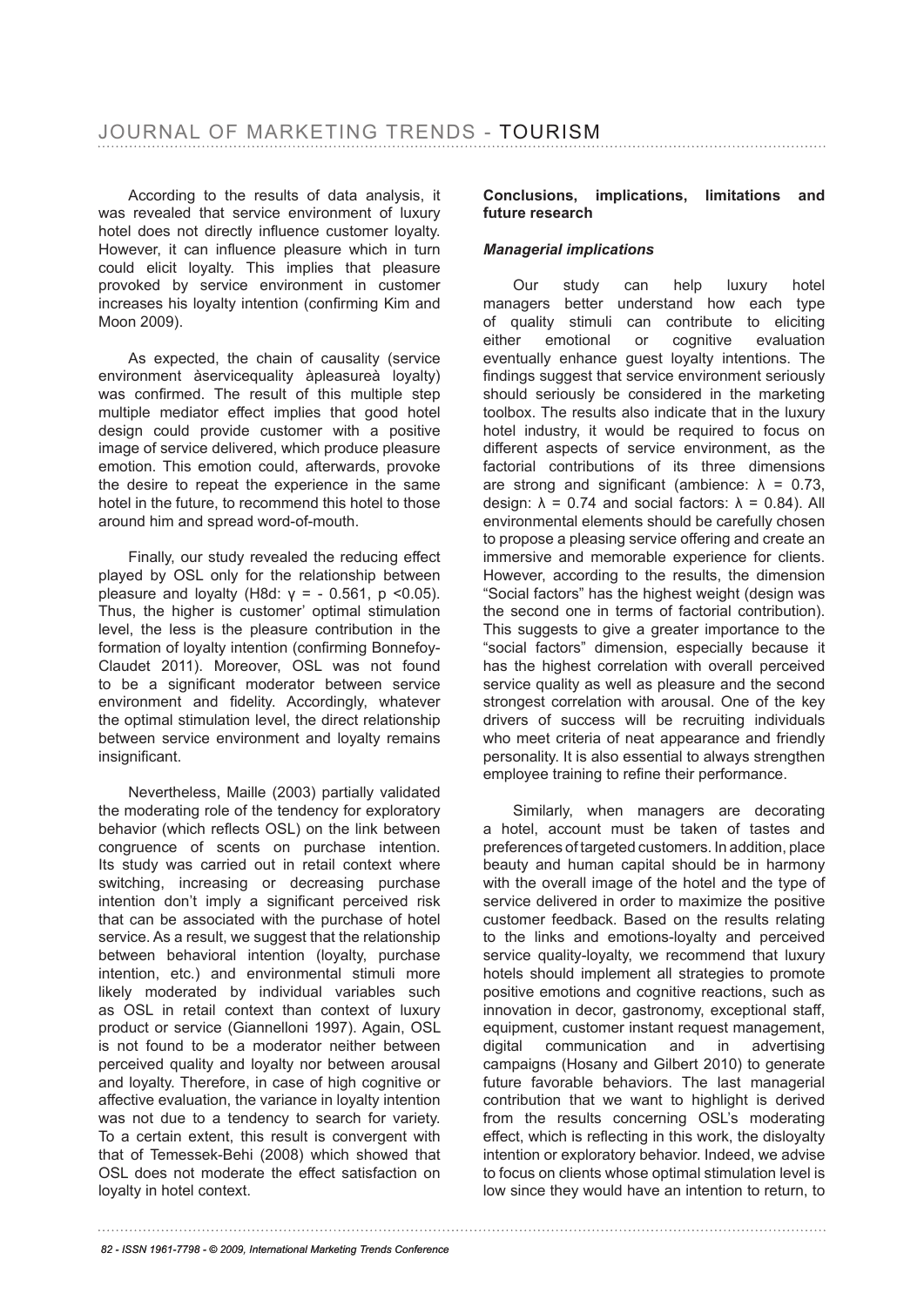recommend the hotel to others or to spread positive word-of-mouth.

## *Limits and future research*

Our study has some limitations that offer opportunities for future research. The sample is composed of tourists crossed in some key places of the city of Nice (airport, SNCF station, beaches, Castle of Nice, etc.), the question of. sample representativeness arises this method of data collecting could lead to ignore a category of people who do not frequent these places. We also mention that we did not work on eventual loyalty behavior in the luxury hotel as the longitudinal study on a real field was not possible. Also, we based on the cognition-emotions school to study the relationship between emotions and overall service quality by following Chebat and Michon's (2003) recommendation. Thus, for further research, it will be interesting to examine the alternative approach (emotion-cognition), and compare the two competing approaches to identify the most appropriate model for hotel context. Similarly, it is also desirable to explore the direct effect of arousal on pleasure (Hyun and Kang 2014), since this effect has never been tested in hotel industry.

Additionally, we can suggest to complete the conceptual model by incorporating other nonenvironmental explanatory variables such as food quality, price, hotel location, and to compare their effects with those of other environmental elements. Further work conducted, would consider optimal stimulation level, at the same time, as a moderator and an explanatory variable (Bréda 2005). We could also integrate other moderating variables such as need for cognition (Rieunier, 2002), need for stimulating, risk-taking tendency (Giannelloni 1997). And, last but not least, it will be interesting to examine the moderating role of culture to understand how different cultures react to different service environment. Given this, resultants could help managers better plan their development strategies or at least know how to operate reservations in their hotels by checking the client's culture and give them a room whose design is appropriate for their culture.

#### **References**

- Bagozzi, R.P., Gopinath M. and Nyer P.U (1999), "The role of emotions in marketing", *Journal of the Academy of Marketing Science*, 27, 2, 184- 206.
- Baker, D. A. and Crompton, J. L. (2000), "Quality, satisfaction and behavioral intentions", *Annals of tourism research*, *27*(3), 785-804.
- Baker, J. (1987), "The role of the environment in marketing services: the consumer perspective", in Czepiel, J.A., Congram, C.A. and Shanahan, J., *The services challenge: integrating for competitive advantage*, American Marketing Association, 79-84.
- Baker, J., Levy, M. and Grewal, D. (1992), "An experimental approach to making retail store environmental decisions", *Journal of Retailing*, 68 (4) 445-460.
- Baker, J., Parasuraman, A., Grewal, D. and Voss, G.B. (2002), "The infuence of multiple store environment cues on perceived merchandise value and patronage intentions", *Journal of Marketing*, 66 (2), 120-141.
- Barber, Nelson and Scarcelli, Joseph M (2010), "Enhancing the assessment of tangible service quality through the creation of a cleanliness measurement scale", *Managing Service Quality: An International Journal*, vol. 20, no 1, p. 70-88.
- Belk, R.W. (1975), "Situational variables and consumer behavior", *Journal of Consumer Research*, 2 (3) 157-164.
- Berlyne, D. E. (1960), Confict, arousal, and curiosity.
- Bigne, J. E., Sanchez, M. I. and Sanchez, J. (2001),"Tourism image, evaluation variables and after purchase behaviour: inter-relationship", *Tourism management*, *22*(6), 607-616.
- Bitner, M.J. (1992), "Servicescapes: the impact of physical surroundings on customers and employees, " *Journal of Marketing*, 56(2) 57-71.
- Bonnefoy, C.L. (2011), «*Les effets de la thématisation du lieu sur l'expérience vécue par le consommateur: Une double approche cognitive et expérientielle*, Doctoral dissertation, Université de Grenoble).
- Bréda C. (2005), "Individual factors of loyalty in the context of an experiential consumption", in the *Consumer and Personality Research Conference*, Dubrovnik, Croatia, 20-24th September. 2005.
- Brunner-Sperdin, A., Peters, M. and Strobl, A.(2012), "It is all about the emotional state: Managing tourists'experiences", *International Journal of Hospitality Management*, *31*(1), 23-30.

*Journal of Marketing Trends - Volume 5 - N° 1 (Janvier 2018) - 83*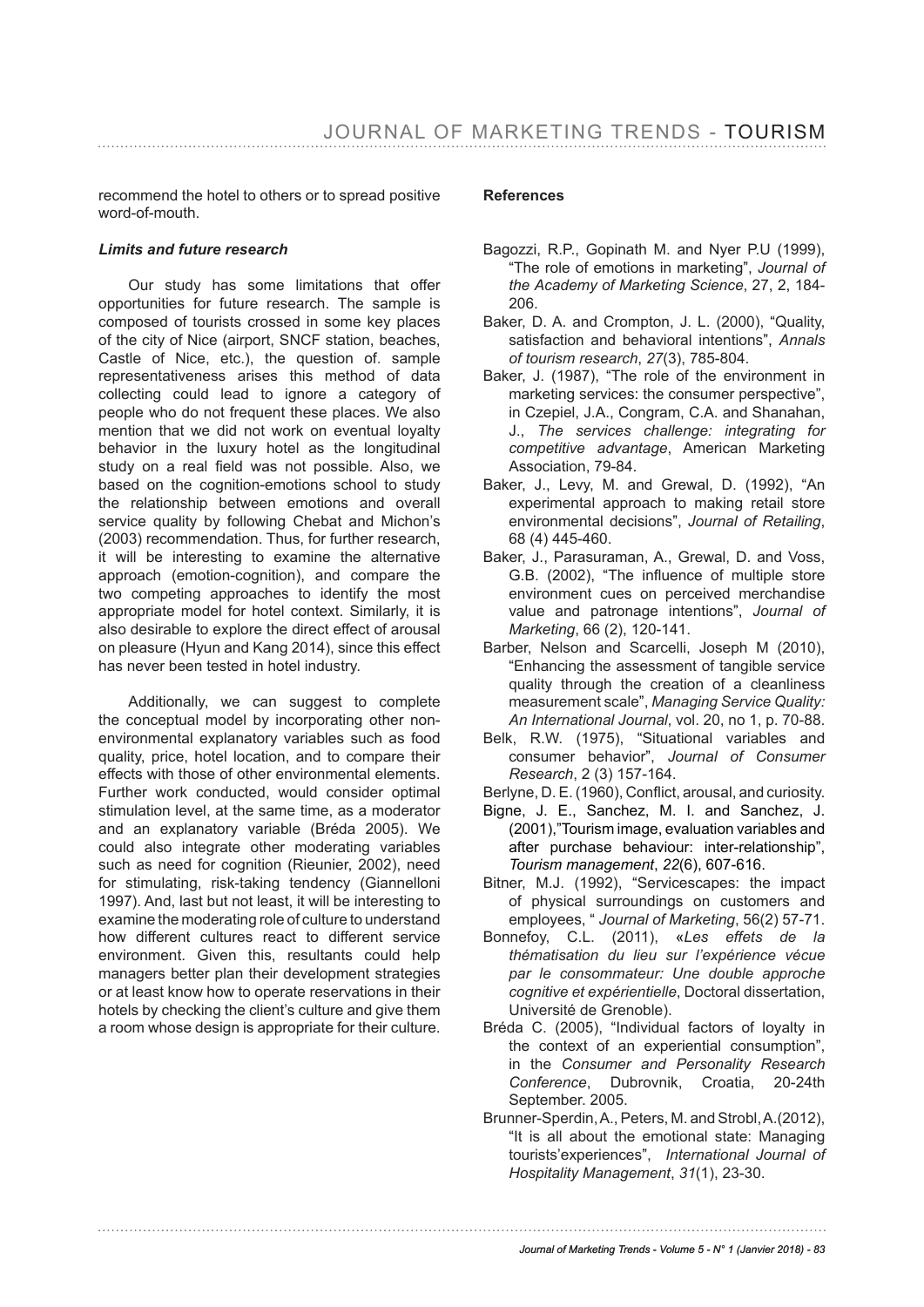- Chebat, J.C. and Michon, R. (2003), "Impact of ambient odors on mall shoppers' emotions, cognition, and spending: A test of competitive<br>causal theories", Journal of Business causal theories", *Journal of Business Research*, 56(7), 529-539.
- Chin W. W. (1998), "The partial least squares approach for structural equation modeling", in G. A. Marcoulides (Ed), *Modern Methods for Business Research*, London, Lawrence Erlbaum Associates, 295-236.
- Cronin. J. Joseph. Jr. and Steven A. Taylor (1992), "Measuring Service Quality: A Reexamination and Extension," *Journal of Marketing,* 56 (July), 55-68.
- Demoulin, N. T. (2011), "Music congruency in a service setting: The mediating role of emotional and cognitive responses", *Journal of Retailing and Consumer Services*, *18*(1), 10-18.
- Donovan, R.J and Rossiter J.R. (1982), "Store atmosphere: an environmental psychology approach", *Journal of Retailing*, 58(1), 34-57.
- Falcy, S. (1993), «Pour une mise en œuvre du concept du niveau de stimulation optimal dans un contexte français», *Actes du Xème Congrès de l'Association Française de Marketing*, Marseille, 513-542.
- Fornell, C. and Larcker, D. F. (1981), "Evaluating structural equation models with unobservable variables and measurement error", *Journal of marketing research*, 39-50.
- Giannelloni, J. L. (1997), «Validation d'une échelle de mesure du niveau de stimulation optimal», *Actes du 13e Congrès de l'Association Française de Marketing*, 1011-1039.
- HA, Jooyeon and Jang, SooCheong Shawn (2009), "Perceived justice in service recovery and behavioral intentions: The role of relationship quality", *International Journal of Hospitality Management*, 2009, vol. 28, no 3, p. 319-327
- Hair Jr, J. F., Hult, G. T. M., Ringle, C. and Sarstedt, M. (2016), "*A primer on partial least squares structural equation modeling (PLS-SEM)* "*,* Sage Publications.
- Han, H. and Ryu, K. (2009), "The role of physical environment, price perception, and customer satisfaction in determining customer loyalty in the restaurant industry", *Journal of Hospitality and Tourism Research*, 33 (4), 487–510.
- Hayes, A.F., Preacher, K.J. and Myers, T.A. (2011), "Mediation and the estimation of indirect effects in political communication research", *Sourcebook for political communication research: Methods, measures, and analytical techniques*, *23*, 434-465.
- Hightower, R., Brady, M. K. and Baker, T. L. (2002), "Investigating the role of the physical environment in hedonic service consumption: an exploratory study of sporting events", *Journal of Business Research*, *55*(9), 697-707.
- Hooper, Daire, Joseph Coughlan, and Michael R. Mullen, "The servicescape as an antecedent to service quality and behavioral intentions", *Journal of services marketing* 27.4 (2013): 271- 280.
- Hosany, S. and Gilbert, D. (2010), "Measuring tourists' emotional experiences toward hedonic holiday destinations",*Journal of Travel Research*, *49*(4), 513-526.
- Huang, C. Y., Chou, C. K. and Wu, P.H. (2016), "Servicescape, service convenience, and service evaluation in food and beverage industry", *The International Journal of Organizational Innovation* 8(3), 262-270.
- Hyun, S.S. and Kang, J., (2014), "A better investment in luxury restaurants: Environmental or nonenvironmental cues", *International Journal of Hospitality Management*, 39, 57-70.
- Jang, S. and Namkung, Y. (2009), **"**Perceived quality, emotions, and behavioral intentions: application of an extended Mehrabian–Russell model to restaurants**"**, *Journal of Business Research* 62 (4), 451–460.
- Jani, D. and Han, H. (2014), "Personality, satisfaction, image, ambience, and loyalty: Testing their relationships in the hotel industry", *International Journal of Hospitality Management*, *37*, 11-20.
- Jani, D. and Han, H. (2015), **"**Infuence of environmental stimuli on hotel customer emotional loyalty response: Testing the moderating effect of the big five personality factors**"**, *International Journal of Hospitality Management*,*44*, 48-57.
- Keillor, Bruce D., Hult, G. Tomas M. and Kandemir, Destan (2004), "A study of the service encounter in eight countries", *Journal of International Marketing*, vol. 12, no 1, p. 9-35.
- Kenny D. A. and Judd C. M. (1984), "Estimating the linear and interactive effects of latent variables", *Psychological Bulletin*, 96, 1, pp. 201-210.
- Kim, M. K., Park, M. C. and Jeong, D. H. (2004), "The effects of customer satisfaction and switching barrier on customer loyalty in Korean mobile telecommunication services", *Telecommunications policy*, *28*(2), 145-159.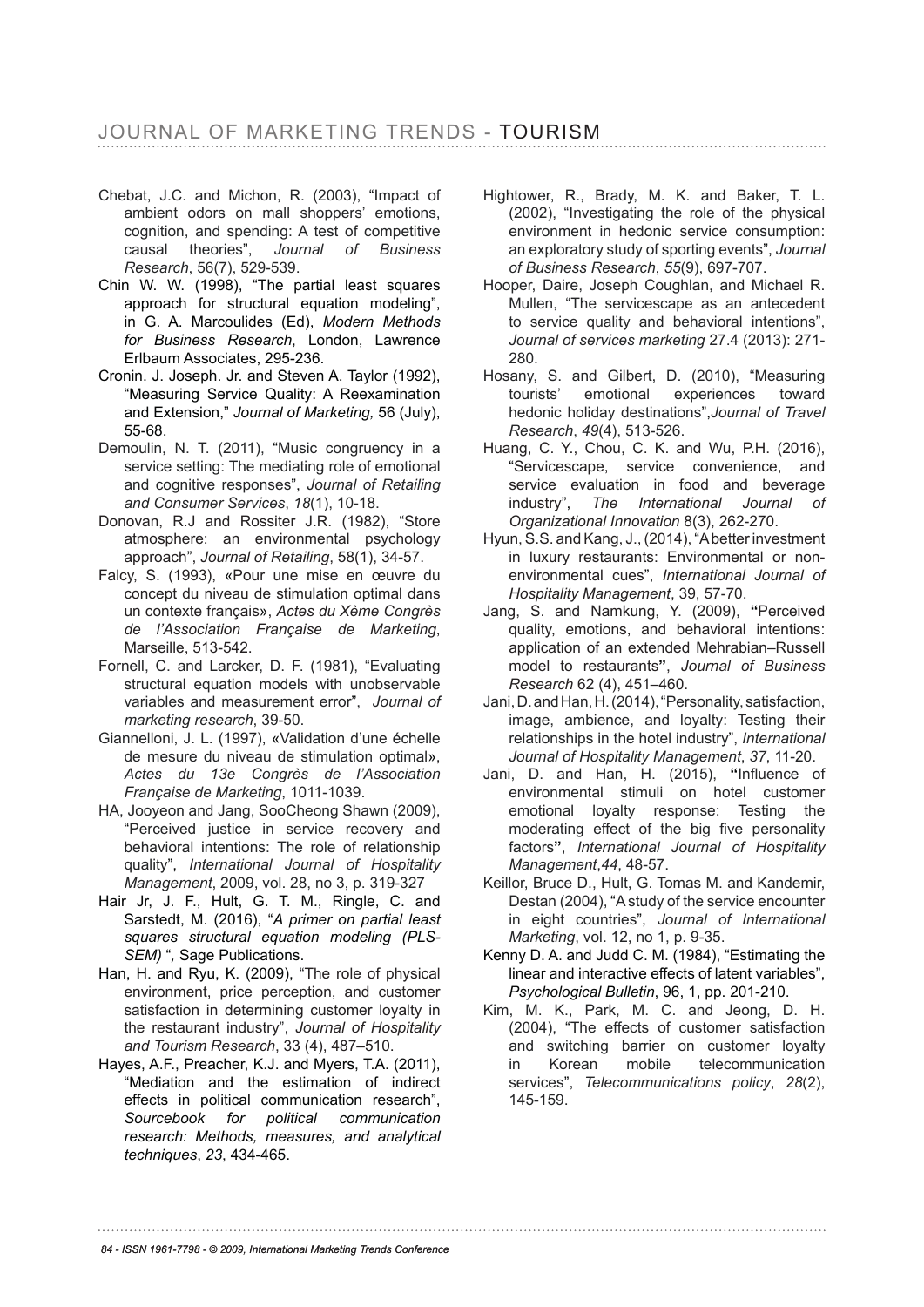- Kim, W.G. and Moon, Y.J. (2009), "Customers'cognitive, emotional, and actionable response to the servicescape: a test of the moderation effect of the restaurant type", *International Journal of Hospitality Management*, 28(1), 144–156.
- Kotler, P. (1973), "Atmospherics as a marketing tool", *Journal of Retailing,* 49(4), 48-64.
- Lazarus RS., *Emotion and adaptation*, New York: Oxford Univ. Press, 1991. Lorig TS, Schwartz GE. Brain and odor: alteration of human EEG by odor administration. Psychobiology 1988;16(3):281  $-4$
- Lee, J. S., Hsu, L. T., Han, H. and Kim, Y. (2010), "Understanding how consumers view green hotels: how a hotel's green image can infuence behavioural intentions", *Journal of Sustainable Tourism*, *18*(7), 901-914.
- Lichtle, M. C. (1998), *L'impact de la couleur d'une annonce publicitaire sur les émotions ressenties face à l'annonce, les attitudes et les croyances envers la marque*, Doctoral dissertation, Paris  $Q_{\text{c}}$
- Lichtlé, M.C and Plichon V. (2008), «Mieux comprendre la fdélité des consommateurs», *Recherche et Applications en Marketing*, 23 (4), 121-141
- Lin, I.Y. (2010a), "The combined effect of color and music on customer satisfaction in hotel bars", *Journal of Hospitality Marketing and Management, 19*(1), 22–37
- Maille V. (2003), «L'infuence des odeurs sur le consommateur: la tendance à la recherche de sensation et au comportement exploratoire comme variables modératrices», *Revue Française du Marketing*, 194, 49-64.
- Mason, David DM, Tideswell, Carmen, and ROBERTS, Elizabeth (2006), "Guest perceptions of hotel loyalty", *Journal of Hospitality & Tourism Research*, 2006, vol. 30, no 2, p. 191-206.
- Mattila, A.S. and Wirtz J. (2001), "Congruency of scent and music as a driver of in-store evaluations and behavior", *Journal of Retailing*, 77 (2), 273-289.
- Mehrabian, A. and Russell, J. A. (1973). "A measure of arousal seeking tendency", *Environment and Behavior*, *5*(3), 315.
- Mehta, Ritu, SHARMA, Narendra K., and SWAMI, Sanjeev, "The impact of perceived crowding on consumers' store patronage intentions: Role of optimal stimulation level and shopping motivation", *Journal of Marketing Management*, 2013, vol. 29, no 7-8, p. 812-835.
- Moulins, J.L, (1998), «Des Communications Interpersonnelles à la Fidélité à la Marque : essai de modélisation», *Recherche et Applications en Marketing*, 13, (3), 21-42.
- N'Goala, G., (2003), «Proposition d'une conceptualisation et d'une mesure relationnelle de la fdélité», *19ème Congrès de l'Association Française du Marketing*.
- Oliver, R.L. (1999), "Whence consumer loyalty?", *The Journal of Marketing*, 33-44.
- Pham, M. T., Cohen, J. B., Pracejus, J. W., and Hughes, G. D. (2001), "Affect monitoring and the primacy of feelings in judgment", *Journal of consumer research*, *28*(2), 167-188.
- Plichon V. (1999), *Analyse de l'infuence des états affectifs sur le processus de satisfaction dans la grande distribution*, Doctoral dissertation, Université de Bourgogne.
- Radder, L. and Wang, Y. (2006), "Dimensions of guest house service: Managers' perceptions and business travellers' expectations", *International Journal of Contemporary Hospitality Management*, *18*(7), 554 562.
- Rieunier, S. (2000), *L'infuence de la musique d'ambiance sur le comportement du consommateur sur le lieu de vente*, Doctoral dissertation, Université Paris-Dauphine.
- Roullet B., Ben Dahmane Mouelhi N. and Droulers O. (2003), «Impact de la couleur de fond sur les croyances envers le produit : une approche multi-culturelle», *Actes du 19ème Congrès International de l'Association Française du Marketing,* Tunis.
- Ryu, K. and Jang, S. (2008), "Infuence of restaurants' physical environments on emotion and behavioral intention". *The Service Industries Journal*, 28(8), 1151-1165.
- Siu, N. Y. M., Wan, P. Y. K. and Dong, P. (2012), "The impact of the servicescape on the desire to stay in convention and exhibition centers: The case of Macao",*International Journal of Hospitality Management*, *31*(1), 236-246.
- Steenkamp, J. B. E. and Baumgartner, H. (1998), "Assessing measurement invariance in crossnational consumer research", *Journal of consumer research*, *25*(1), 78-90.
- Temessek, B.A. (2008), *L'infuence de l'environnement physique et des interactions sociales sur la fdélité lors d'une rencontre de service: application au cas de l'hôtellerie de tourisme.* Doctoral dissertation, Université de Savoie- Chambéry, Annecy.
- Turley, Lou W., and Ronald E. Milliman. "Atmospheric effects on shopping behavior: a review of the experimental evidence", *Journal of business research* 49.2 (2000): 193-211.

*Journal of Marketing Trends - Volume 5 - N° 1 (Janvier 2018) - 85*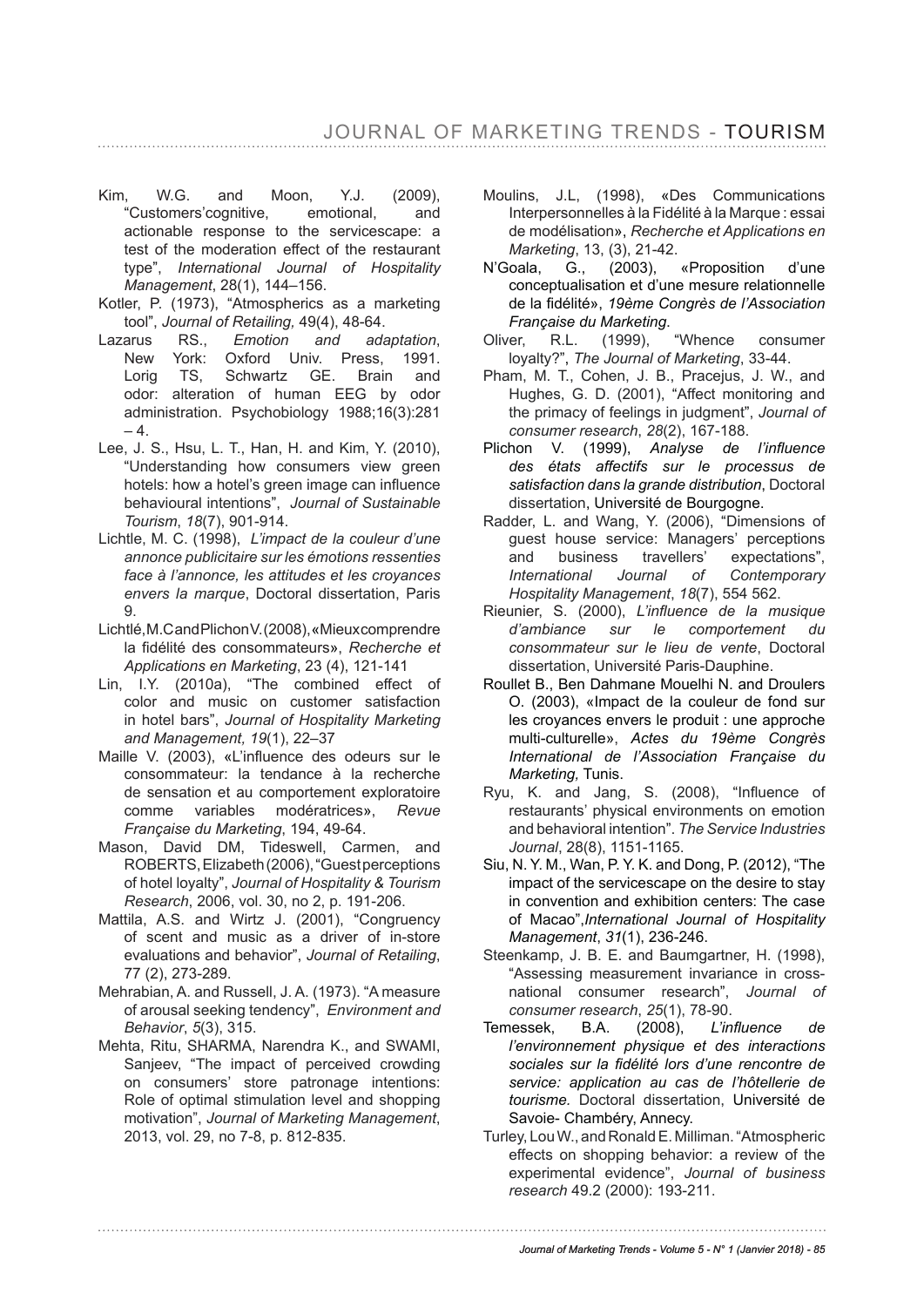- Wakefield, K. L. and Blodgett, J. G. (1999), "Customer response to intangible and tangible service factors", *Psychology and Marketing*, *16*(1), 51-68.
- Wakefield, K. L., Blodgett, J. G. (1994), "The importance of servicescape in leisure service settings", *Journal of Services Marketing*, *8*(3), 66-76.
- Wakefield, Kirk L., and Jeffrey G. Blodgett (1996), "The effect of the servicescape on customers' behavioral intentions in leisure service settings", *Journal of Services Marketing* 10.6 (1996): 45- 61.
- Walsh, G., Shiu, E., Hassan, L.M. Michaelidou, N. and Beatty, S.E. (2011), "Emotions, storeenvironmental cues, store-choice criteria, and marketing outcomes", *Journal of Business Research*, 64(7), 737-744.
- Zajonc RB and Markus H. Affect and cognition: the hard interface. In: Izard CE, Kagan J, Zajonc RB, editors. Emotions, cognition, and behavior. Cambridge: Cambridge Univ. Press, 1984. p.  $63 - 103$ .
- Zeithaml, V.A., Berry, L.L. and Parasuraman, A. (1996) "The behavioural consequences of service quality", *Journal of Marketing*, 60, 31– 46.
- Zeithaml, Valarie A. (1988),"Consumer perceptions of price, quality, and value: a means-end model and synthesis of evidence, "*The Journal of marketing*, 1988, p. 2-22.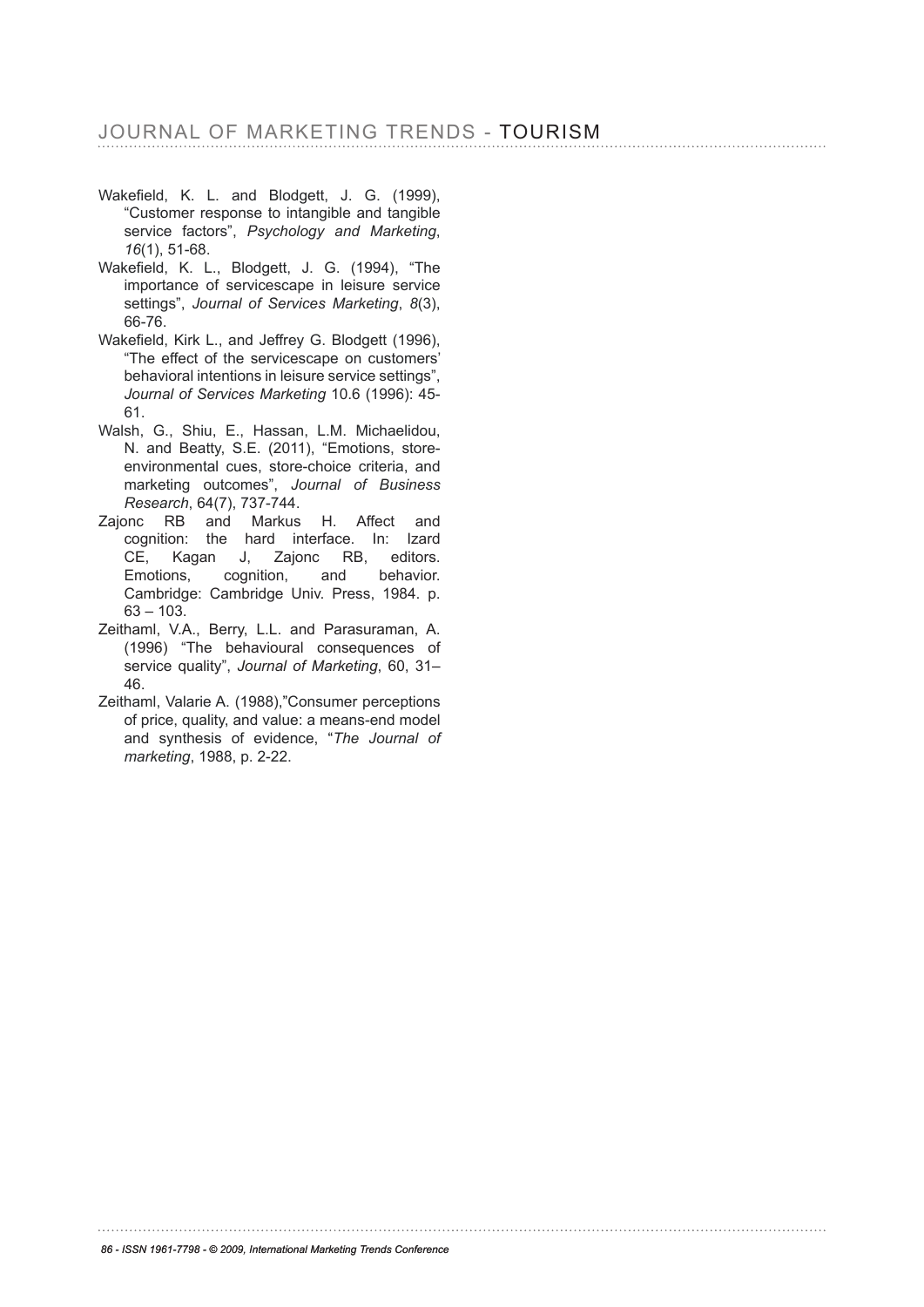# **Appendixes Appendix A: Figures**



# **Figure 1. Conceptual model**

*Notes:* the hypothesis H7 concerning the indirect effects is not presented.

# **Figure 2: A multiple-step multiple mediator model with two proposed mediators.**

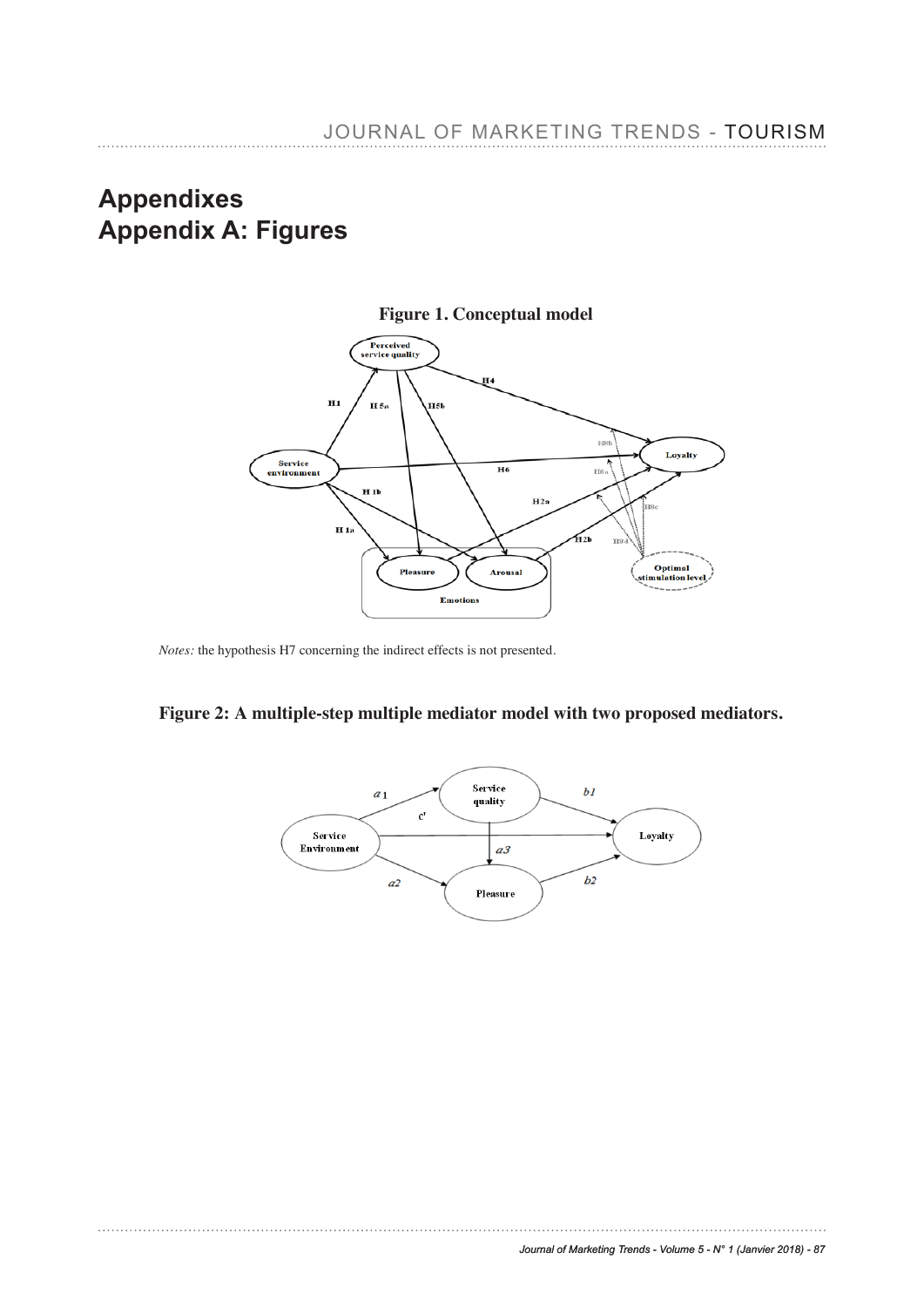# *Appendix B: Tables*

# **Table 1: items and confirmatory factor analysis results**

| Constructs and measured items                                                            | Standard |
|------------------------------------------------------------------------------------------|----------|
|                                                                                          | loadings |
| Ambience (Cronbach alpha = 0.88; $\rho = 0.88$ ; AVE = 0.72)                             | 0.73     |
| The lighting is disagreeble / agreeable                                                  | 0.77     |
| The hotel is clean                                                                       | 0.86     |
| The hotel is noisy/quiet                                                                 | 0.90     |
| Design (Cronbach alpha= $0.87$ ; $\rho = 0.89$ ; AVE= $0.59$ )                           | 0.74     |
| The hotel is decorated in an attractive way                                              | 0.80     |
| The use of color in the decor scheme adds excitement to this hotel                       | 0.77     |
| environment                                                                              |          |
| The rooms are well designed                                                              | 0.75     |
| The architecture unattractive /attractive                                                | 0.73     |
| The style of the interior design accessories isfashionable.                              | 0.79     |
| Social factors (Cronbach alpha=0.91; $\rho$ = 0.90; AVE= 0.649)                          | 0.84     |
| The employees are clean and well dressed                                                 | 0.87     |
| The employees are friendly                                                               | 0.86     |
| The employees are always willing to help the guests                                      | 0.81     |
| The clients are well dressed                                                             | 0.71     |
| The number of clients is not adequate / adequate                                         | 0.76     |
| <i>Pleasure</i> (Cronbach alpha= $0.873$ ; $\rho = 0.87$ ; AVE= 0.70)                    |          |
| Displeased / pleased                                                                     | 0.85     |
| Dissatisfied / satisfied                                                                 | 0.86     |
| Unhappy / happy                                                                          | 0.80     |
| Arousal(Cronbach alpha= 0.837; $\rho$ = 0.84; AVE= 0.64)                                 |          |
| Without energy/ full of energy                                                           | 0.80     |
| Sleepy / wide-awake                                                                      | 0.76     |
| Not stimulated /stimulated                                                               | 0.83     |
| <i>Perceived service quality (Cronbach alpha = 0.892; <math>\rho</math> = 0.89; AVE=</i> |          |
| 0.63                                                                                     |          |
| Overall, I got a very good service in this hotel                                         | 0.81     |
| In general the service provided is excellent                                             | 0.85     |
| The overall quality of service is exactly as I expected                                  | 0.64     |
| The overall perceived service quality is just what it should be                          | 0.81     |
| I believe the performance of the employees is excellent                                  | 0.84     |
| Loyalty (Cronbach alpha= $0.893 \rho = 0.89$ ; AVE= 0.63)                                |          |
| Say positive things about this hotel to other people                                     | 0.84     |
| Encourage friends and relatives to make a stay in this hotel                             | 0.85     |
| Recommend this hotel to someone who seeks my advice                                      | 0.73     |
| Consider this hotel as my first choice to make a stay                                    | 0.75     |
| Return to this hotel when the opportunity arises                                         | 0,97     |
| Optimal stimulation level (Cronbach alpha= $0.967$ ; $\rho = 0.96$ ; AVE=<br>(0.82)      |          |
| I like to try new and different things rather than doing the same old                    |          |
| things $(-)$                                                                             | 0.868    |
| I am constantly seeking for new ideas and experiences                                    | 0.899    |
| I like constantly changing activities                                                    | 0.914    |
| I like to experience novelty and change in my daily routine                              | 0.92     |
| I like a job that offers change, variety, and travel, even if it involves                | 0.917    |
| some danger                                                                              |          |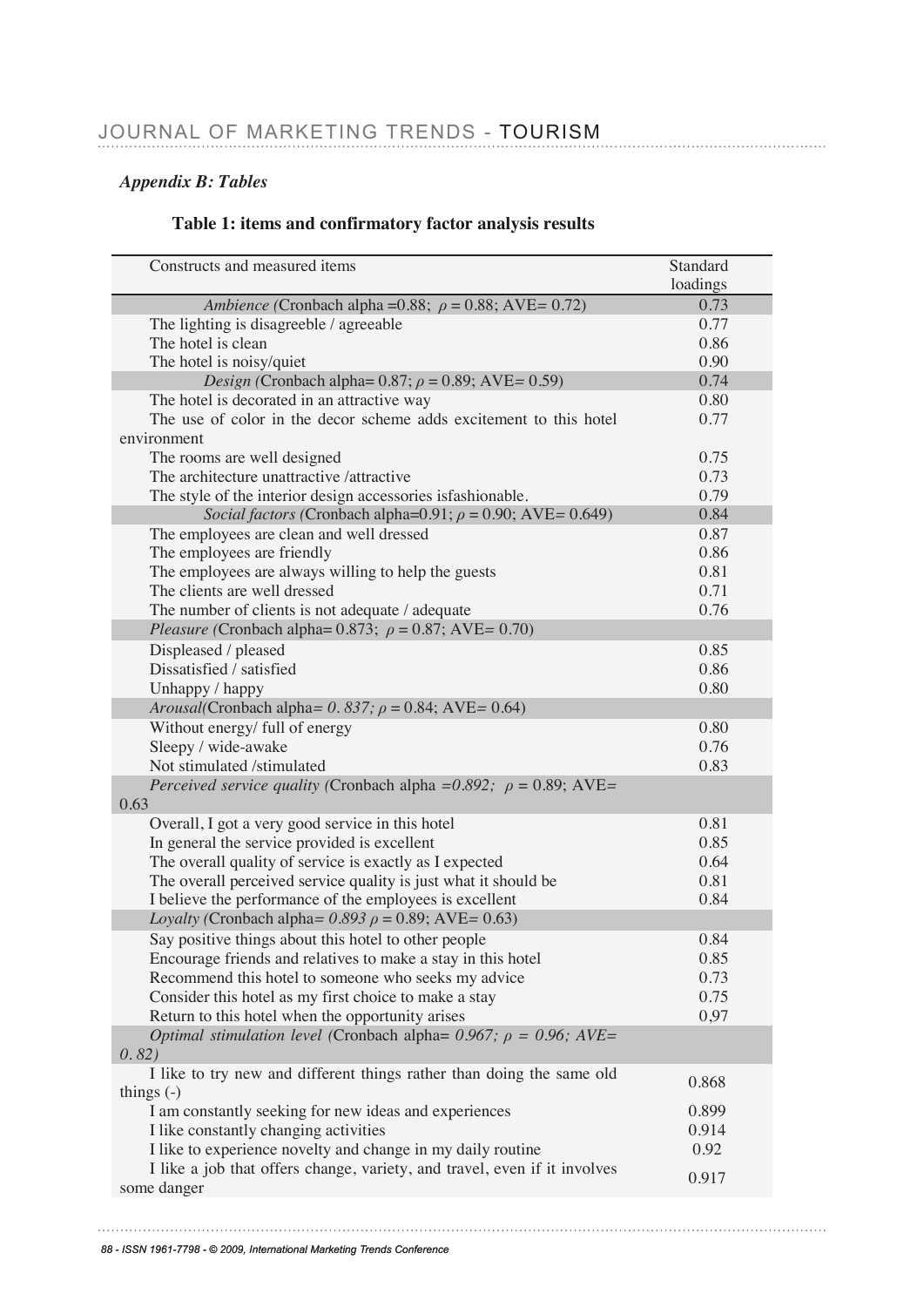|          | Design | Social | Ambience | <b>Quality</b> | Pleasure | Arousal | Loyalty |
|----------|--------|--------|----------|----------------|----------|---------|---------|
| Design   | 0.662  |        |          |                |          |         |         |
| Social   | 0.292  | 0.718  |          |                |          |         |         |
| Ambience | 0.236  | 0.301  | 0.808    |                |          |         |         |
| Quality  | 0.266  | 0.503  | 0.315    | 0.697          |          |         |         |
| Pleasure | 0.380  | 0.433  | 0.314    | 0.483          | 0.798    |         |         |
| Arousal  | 0.293  | 0.337  | 0.573    | 0.302          | 0.292    | 0.756   |         |
| Loyalty  | 0.315  | 0.287  | 0.594    | 0.442          | 0.507    | 0.498   | 0.698   |

# **Table 2: Discriminant validity**

# **Table 3: Goodness of fit of the final model**

|                | GoF   | GoF         | standard | Critical ratio | Lower bounds | Upper bounds |
|----------------|-------|-------------|----------|----------------|--------------|--------------|
|                |       | (Bootstrap) | error    | (CR)           | (95%)        | (95%)        |
| Absolut        | 0.66  | 0.654       | 0.020    | 32.192         | 0.605        | 0.693        |
| Relative       | 0.917 | 0.902       | 0.014    | 67.530         | 0.870        | 0.928        |
| External model | 0.999 | 0.998       | 0.000    | 3462.878       | 0.997        | 0.998        |
| Internal model | 0.917 | 0.904       | 0.013    | 68,006         | 0.872        | 0.930        |

# **Table 4: Structural model results**

| Endogenous<br>variables<br>(R <sup>2</sup> ) | Exogenous<br>Variables | Coefficient<br>path<br>(ß) | Poefficient<br>path<br>(Bootstrap) | Pr<br>Itl | Critical<br>ratio<br>(CR) | f <sup>2</sup><br>$(\%)$ | Resultat                        |
|----------------------------------------------|------------------------|----------------------------|------------------------------------|-----------|---------------------------|--------------------------|---------------------------------|
| Pleasure                                     | Environment            | 0.509                      | 0.501                              | 0.000     | 6.868                     | 62.708                   | H <sub>1</sub> a supported      |
| (0.604)                                      | <b>Oualit</b>          | 0.324                      | 0.328                              | 0.000     | 4.058                     | 37.292                   | H5a supported                   |
| Arousal                                      | Environnement          | 0.686                      | 0.679                              | 0.000     | 7.717                     | 94.774                   | H1b<br>supported                |
| (0.523)                                      | Quality                | 0.050                      | 0.052                              | 0.436     | 0.675                     | 5.226                    | $H5$ not<br>supported           |
| Quality<br>(0.531)                           | Environment            | 0.729                      | 0.72                               | 000       | 19.465                    | 100                      | H <sub>3</sub> supported        |
| Loyalty<br>(0.67)                            | Environment            | 0.039                      | 0.035                              | 0.580     | 0.560                     | 4.167                    | H <sub>6</sub> not<br>supported |
|                                              | Pleasure               | 0.346                      | 0.358                              | 0.000     | 4.774                     | 36.76                    | H <sub>2</sub> a supported      |
|                                              | Arousal                | 0.390                      | 0.384                              | 0.000     | 6.479                     | 41.06                    | H <sub>2</sub> b supported      |
|                                              | Ouality                | 0.181                      | 0.180                              | 0.001     | 3.314                     | 18.01                    | H <sub>4</sub> supported        |

# **Table 5: Indirect effects of service environment on loyalty (Environment → Perceived quality → Pleasure → Loyalty):**

| Indirect effects                                                                  | Value  | Lower<br>bounds<br>(95%) | Upper<br>bounds<br>(95%) | Result      |
|-----------------------------------------------------------------------------------|--------|--------------------------|--------------------------|-------------|
| Total indirect effects $(a1b1 + a2b2 + a1a3b2)$                                   | 0.4016 | 0.277                    | 0.511                    | Significant |
| Environment $\rightarrow$ Service quality $\rightarrow$ Loyalty (alb1)            | 0.1476 | 0.052                    | 0.244                    | Significant |
| Environment $\rightarrow$ Pleasure $\rightarrow$ Loyalty (a2b2)                   | 0.1734 | 0.088                    | 0.266                    | Significant |
| qualité $\rightarrow$ Pleasure $\rightarrow$<br>$Environment \rightarrow Service$ | 0.0806 | 0.029                    | 0.139                    | Significant |
| Loyalty $(a1b3 b2)$                                                               |        |                          |                          |             |